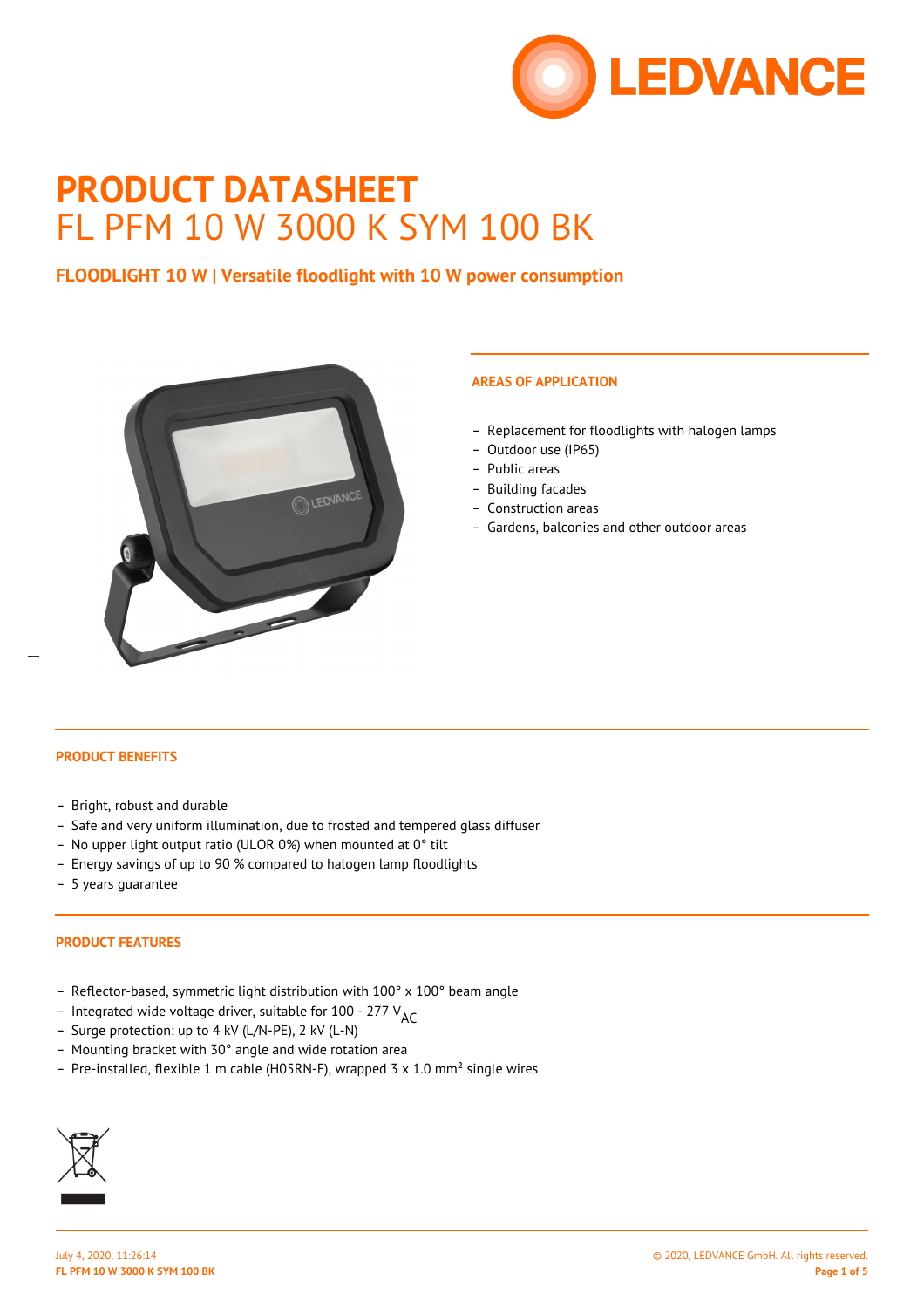# **TECHNICAL DATA**

#### Electrical data

| <b>Nominal wattage</b>                   | 10.00 W               |
|------------------------------------------|-----------------------|
| <b>Operating mode</b>                    | Integrated LED driver |
| <b>Nominal voltage</b>                   | 100277 V              |
| Power factor $\lambda$                   | $\ge 0.90$            |
| <b>Mains frequency</b>                   | 50/60 Hz              |
| Max. no. of lum. on circuit break. B16 A | 195                   |
| Max. no. of lum. on circuit break. C10 A | 142                   |
| Max. no. of lum. on circuit break. C16 A | 228                   |
| Inrush current                           | 3.68 A                |
| <b>Nominal current</b>                   | 0.049A                |
| <b>Total harmonic distortion</b>         | $< 20 \%$             |
| Inrush current time T <sub>h50</sub>     | $27 \mu s$            |

#### Photometrical data

| Color temperature                    | 3000 K     |
|--------------------------------------|------------|
| <b>Luminous flux</b>                 | 1100 lm    |
| <b>Luminous efficacy</b>             | 110 lm/W   |
| Standard deviation of color matching | $<$ 5 sdcm |
| Light color (designation)            | Warm White |
| Color rendering index Ra             | $\geq 80$  |

# Light technical data

 $\overline{a}$ 

# Dimensions & weight



| Length | 122.0 mm |
|--------|----------|
| Width  | 131.0 mm |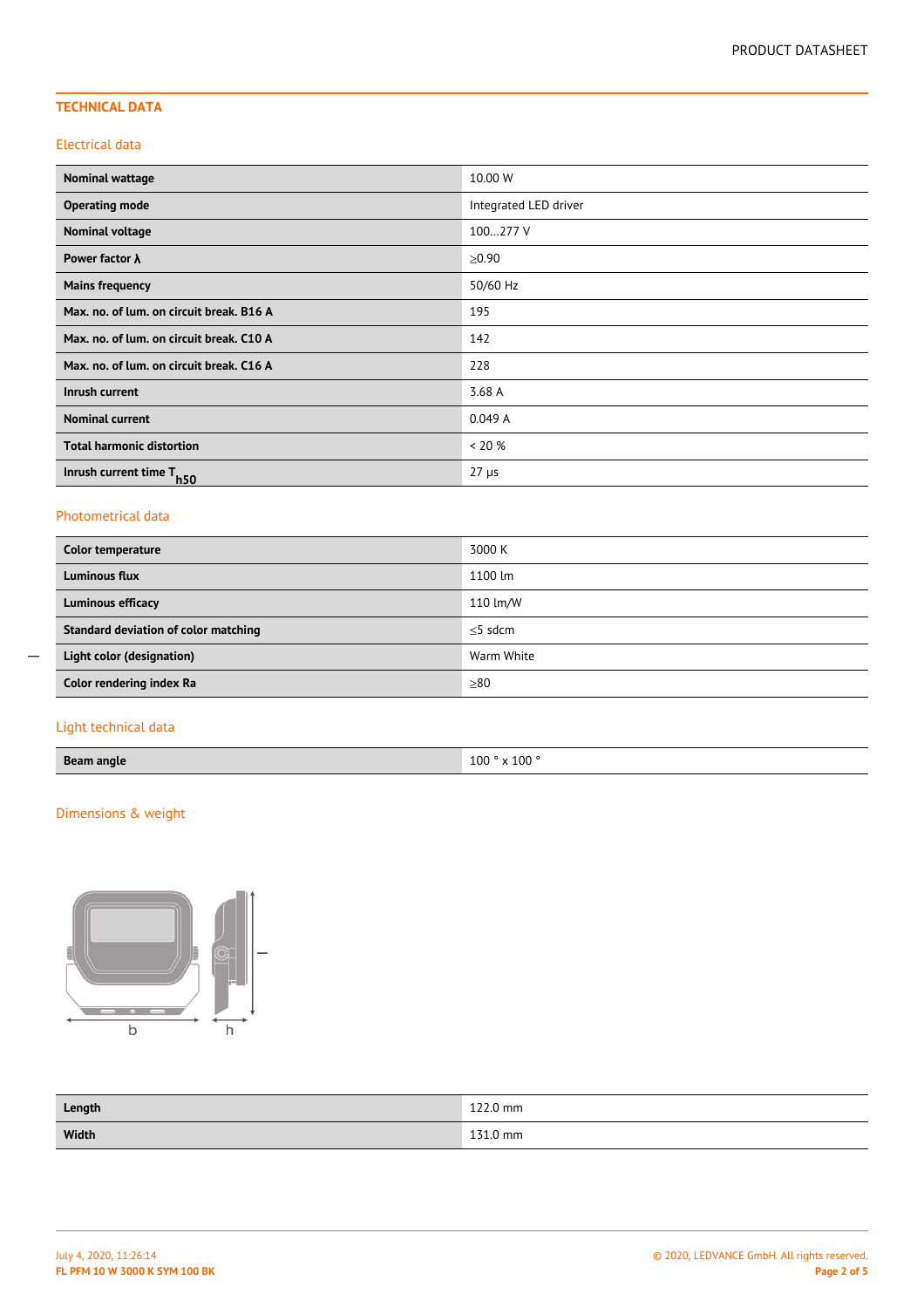#### PRODUCT DATASHEET

| <b>Height</b>         | 36.0 mm  |
|-----------------------|----------|
| <b>Product weight</b> | 400.00 q |
| Cable length          | 1000 mm  |

## Colors & materials

| <b>Body material</b> | Aluminum |
|----------------------|----------|
| <b>Product color</b> | Black    |
| <b>Housing color</b> | Black    |

## Temperatures & operating conditions

| Ambient<br>bient temperature range | $\overline{z}$<br>$\Gamma$ <sup>00</sup><br>. 57<br>- גער.<br>,,,, |
|------------------------------------|--------------------------------------------------------------------|
|                                    |                                                                    |

## Lifespan

| Number of switching cycles          | 100000  |
|-------------------------------------|---------|
| Lifespan L70/B50 at 25 $^{\circ}$ C | 70000 h |
| Lifespan L80/B10 at 25 $^{\circ}$ C | 55000 h |
| Lifespan L90/B10 at 25 $^{\circ}$ C | 35000 h |

#### Additional product data

| <b>Mounting type</b>     | Surface                  |
|--------------------------|--------------------------|
| <b>Mounting location</b> | Wall / Ceiling / Floor   |
| <b>Product remark</b>    | Available from July 2020 |

# Capabilities

 $\overline{a}$ 

| Adjustable             | Yes             |
|------------------------|-----------------|
| <b>Dimmable</b>        | No              |
| Type of connection     | Cable, 3-pole   |
| LED module replaceable | Not replaceable |

#### Certificates & standards

| Protection class IK (shock resistance)                | IK <sub>07</sub>    |
|-------------------------------------------------------|---------------------|
| Glow Wire Test according to IEC 695-2-1               | 650 °C              |
| Photobiological safety group EN62778                  | RG1                 |
| Photobio. safety group acc. to EN62471                | RG <sub>1</sub>     |
| <b>Protection class</b>                               |                     |
| Type of protection                                    | <b>IP65</b>         |
| Luminaire with limited surface temperature, class "D" | <b>No</b>           |
| <b>Standards</b>                                      | CE/CB/ENEC/EAC/RoHS |
|                                                       |                     |

# Logistical data

| Temperature range at storage | $+70$ °C<br>$-40$<br>. U |
|------------------------------|--------------------------|
|                              |                          |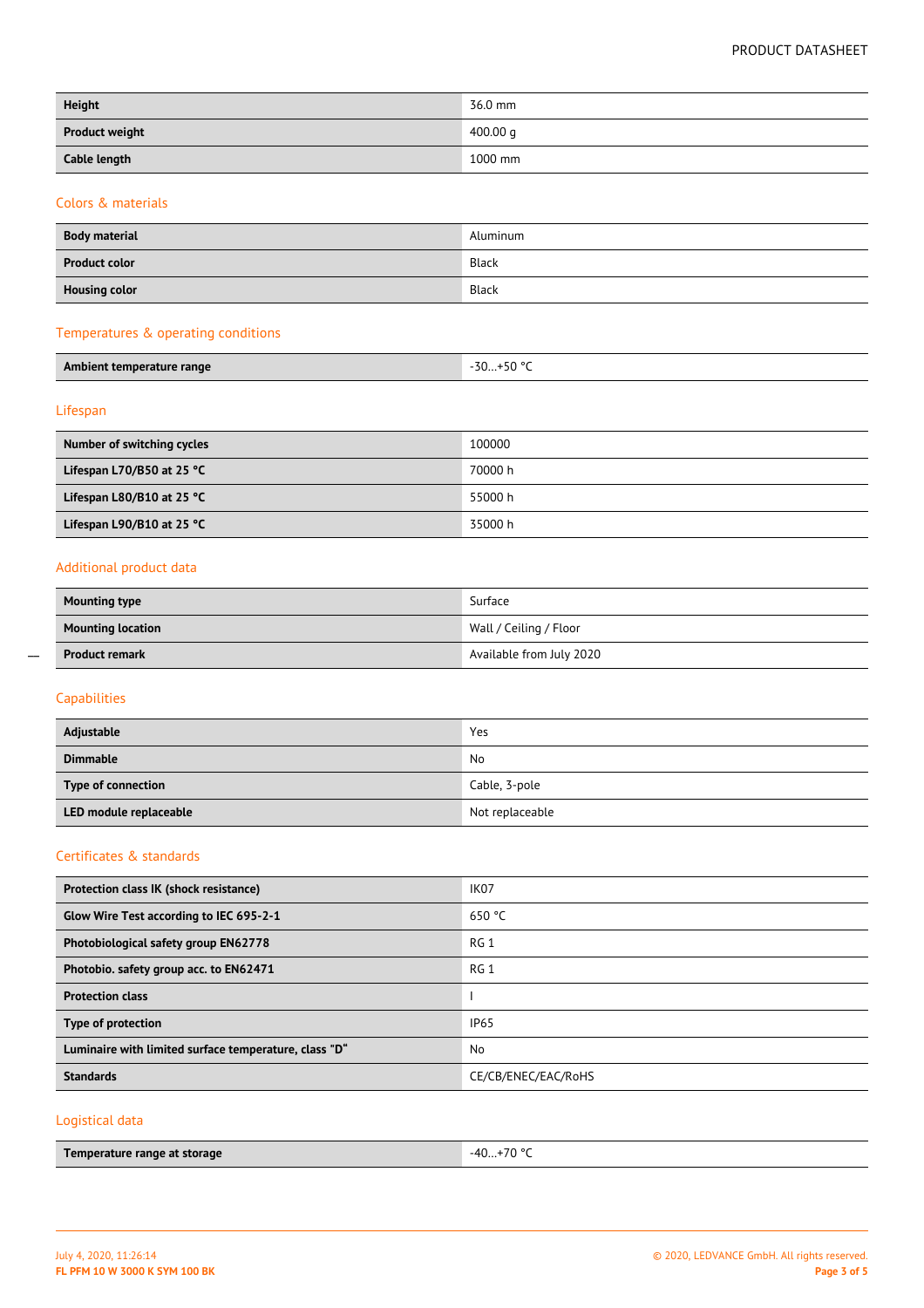### Light Distribution



#### LDC typ polar

## **LOGISTICAL DATA**

| <b>Product code</b> | Packaging unit (Pieces/Unit) | Dimensions (length x width x<br>height) | <b>Gross weight</b> | <b>Volume</b>          |
|---------------------|------------------------------|-----------------------------------------|---------------------|------------------------|
| 4058075420847       | Folding carton box           | 136 mm x 57 mm x 118 mm                 | 447.00 g            | $0.91$ dm <sup>3</sup> |
| 4058075420854       | Shipping carton box<br>12    | 360 mm x 286 mm x 144 mm                | 5840.00 g           | 14.83 dm <sup>3</sup>  |

The mentioned product code describes the smallest quantity unit which can be ordered. One shipping unit can contain one or more single products. When placing an order, for the quantity please enter single or multiples of a shipping unit.

# **ADDITIONAL CATALOG INFORMATION**







 $\overline{a}$